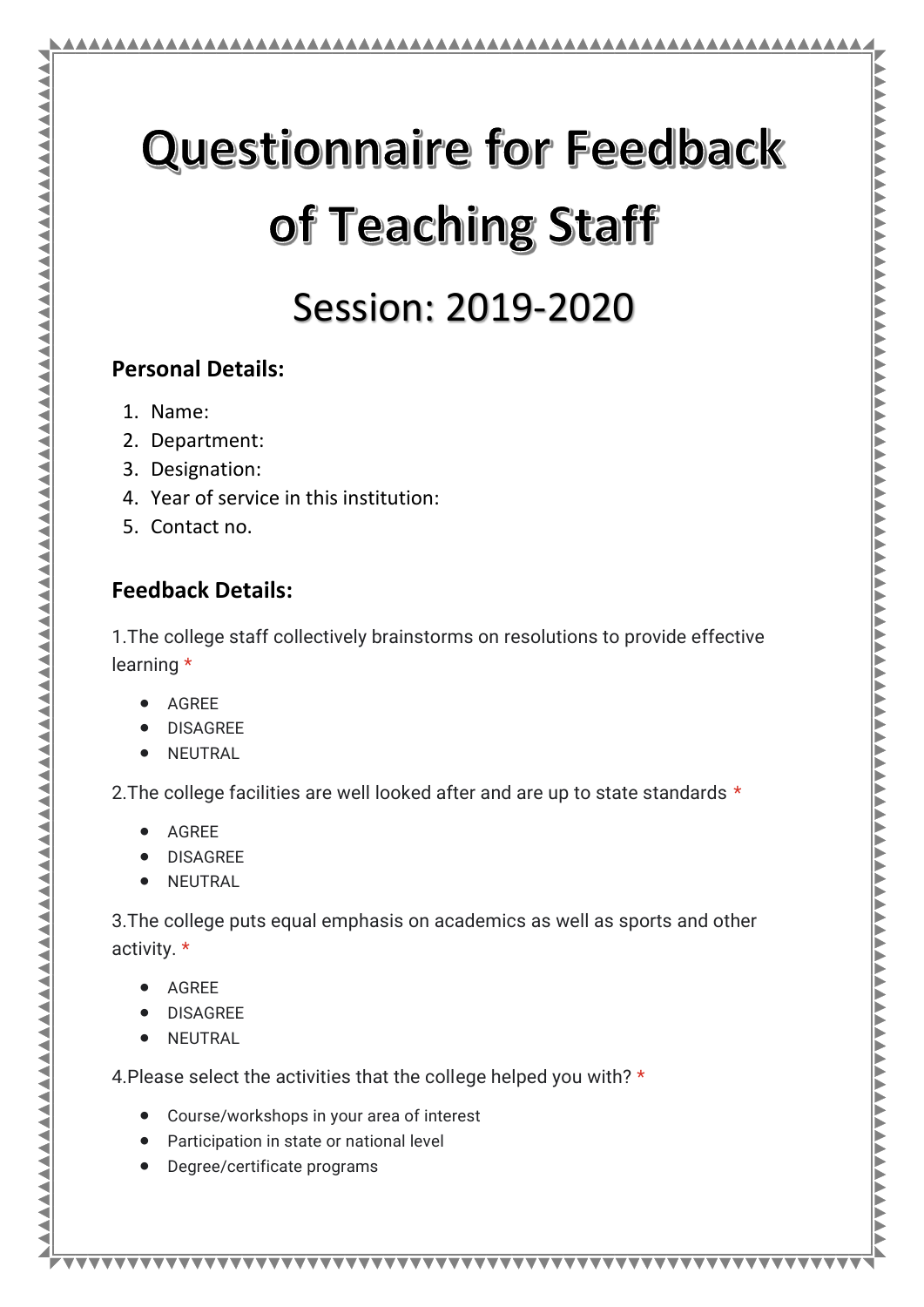- Field trips to other colleges
- Opportunity to network with teachers from other colleges
- Research opportunities

5.Out of the following which option has an impact on your professional development? \*

- Research opportunities
- Opportunity to network with teachers from other colleges
- Field trips to other colleges
- Participation in state or national level conferences
- course/workshops in your area of interest.

6.Did you have to pay for yourself for any professional development activities? \*

- YES
- $\bullet$  No

7. Did professional development activities have a positive impact on your career growth at the institute/college? \*

- YES
- No

8.How often did you have the freedom to try innovative methods for better learning? \*

- Very often
- Sometimes
- Rarely
- Never

9. How often were you consulted before finalizing the curriculum for the students? \*

- Very often
- Sometimes
- Rarely
- Never

10.As a teacher which one do you prefer? \*

- Student counseling
- Logical structure and content for your subject.
- Teaching multi-culture students
- Specialized training and seminar for better teaching styles.

• Innovative evaluation practices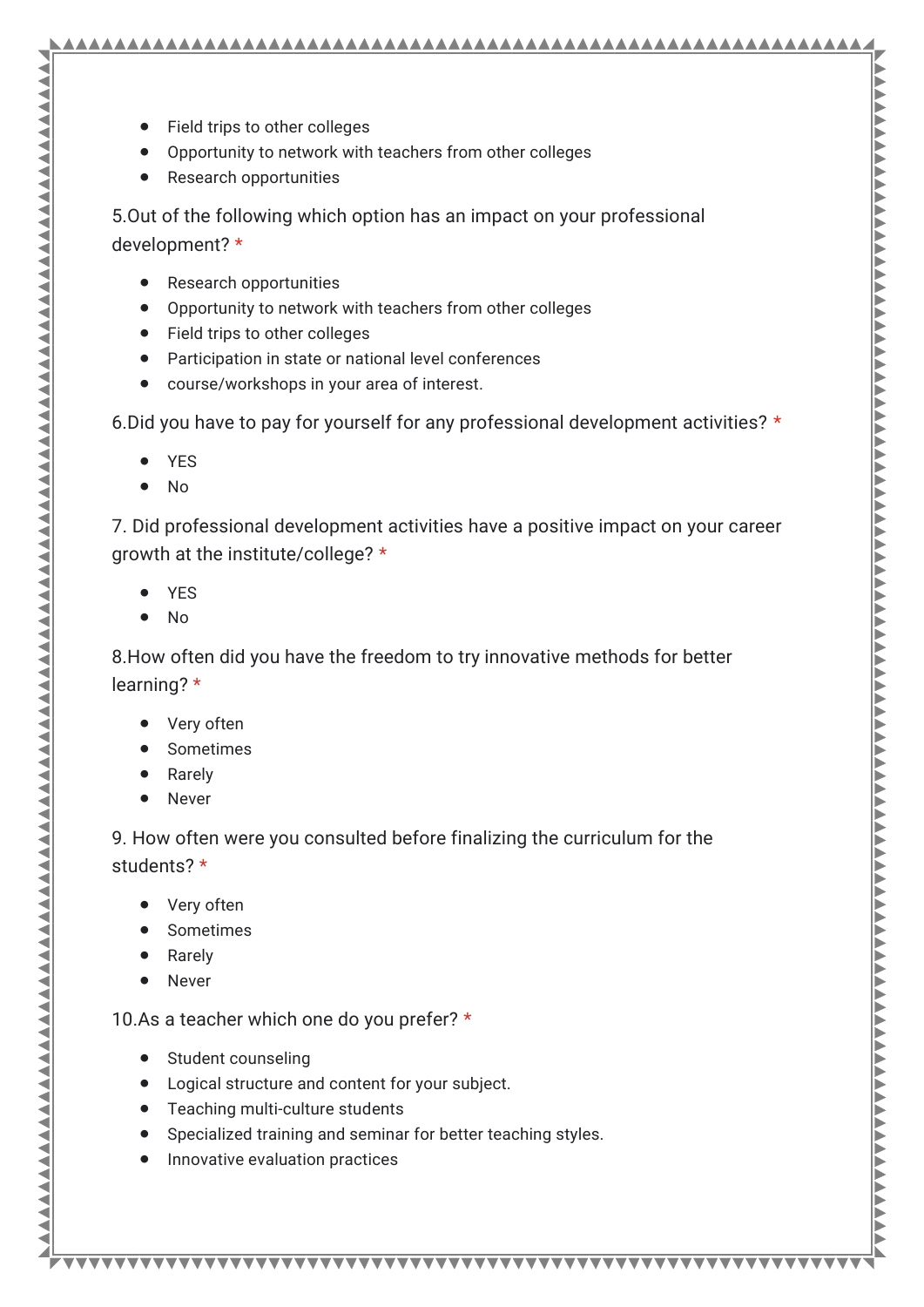11.In your own words, please suggest if you have any comments/suggestions for the college to provide a better learning experience. \*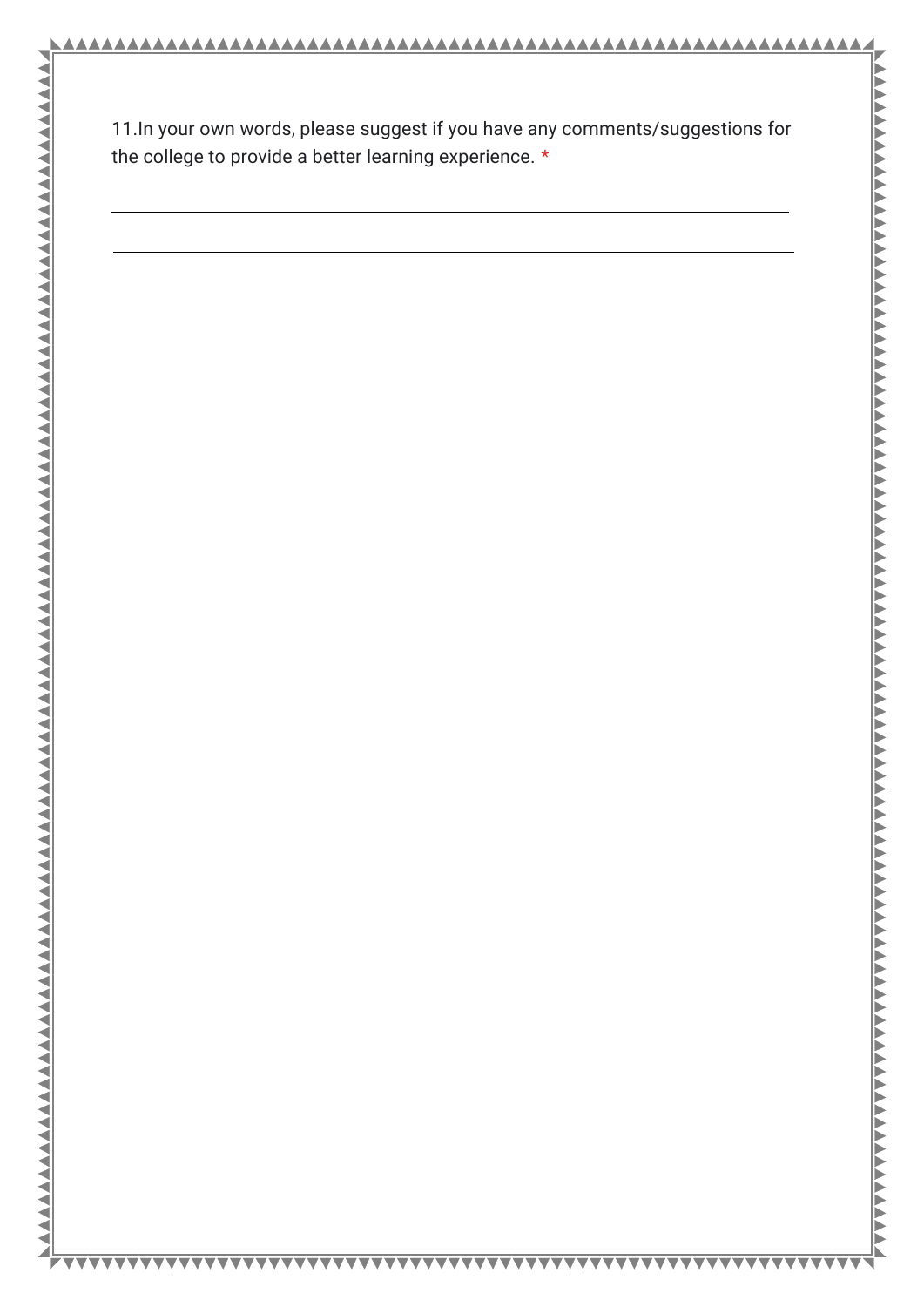### FEEDBACK FROM TEACHING STAFF

## Session: 2019-2020

1. The college staff collectively brainstorms on resolutions to provide effective learning 84 responses



2. The college facilities are well looked after and are up to state standards 84 responses



3. The college puts equal emphasis on academics as well as sports and other activity. 84 responses

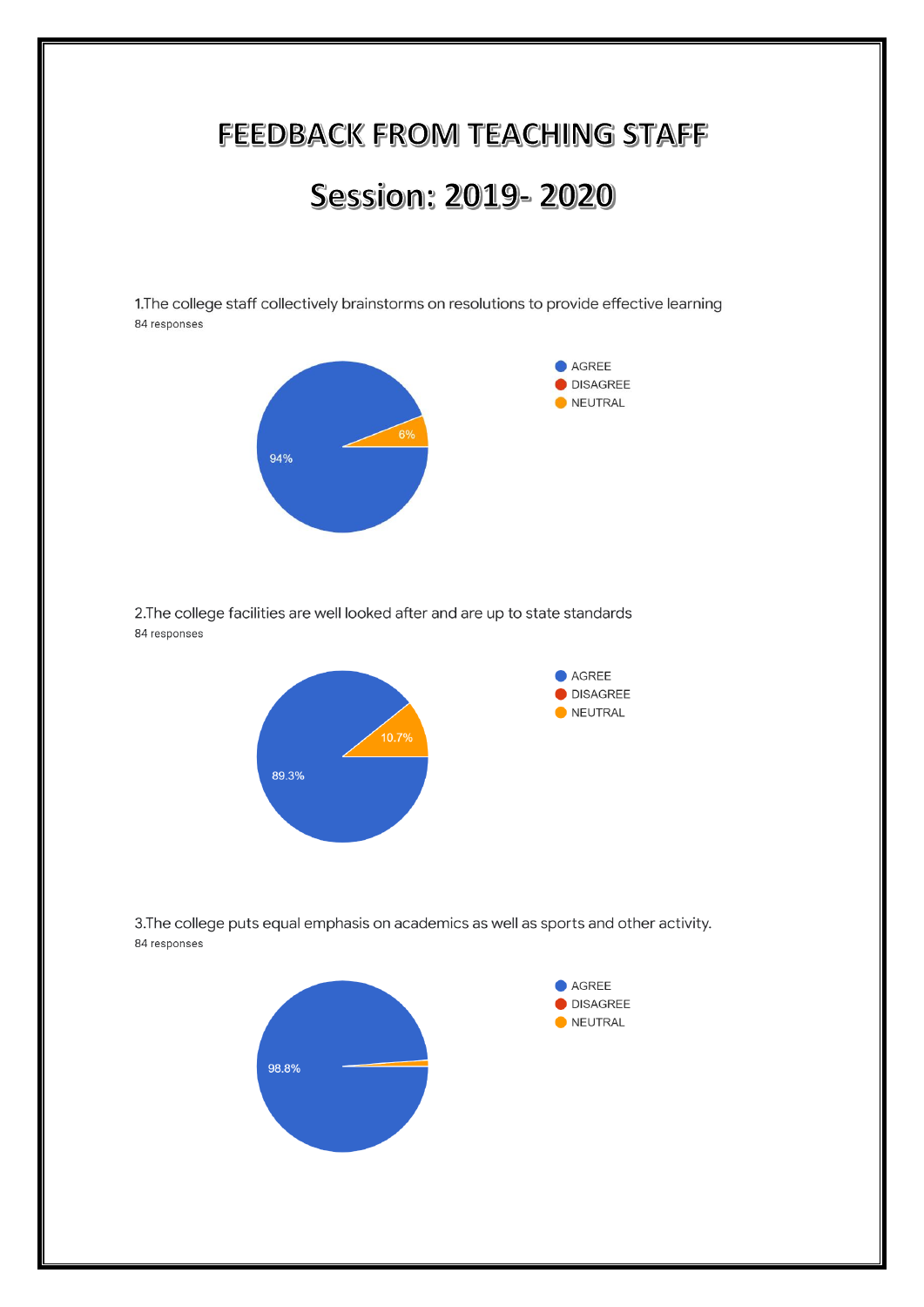4. Please select the activities that the college helped you with? 84 responses



5. Out of the following which option has an impact on your professional development? 84 responses



6. Did you have to pay for yourself for any professional development activities? 84 responses

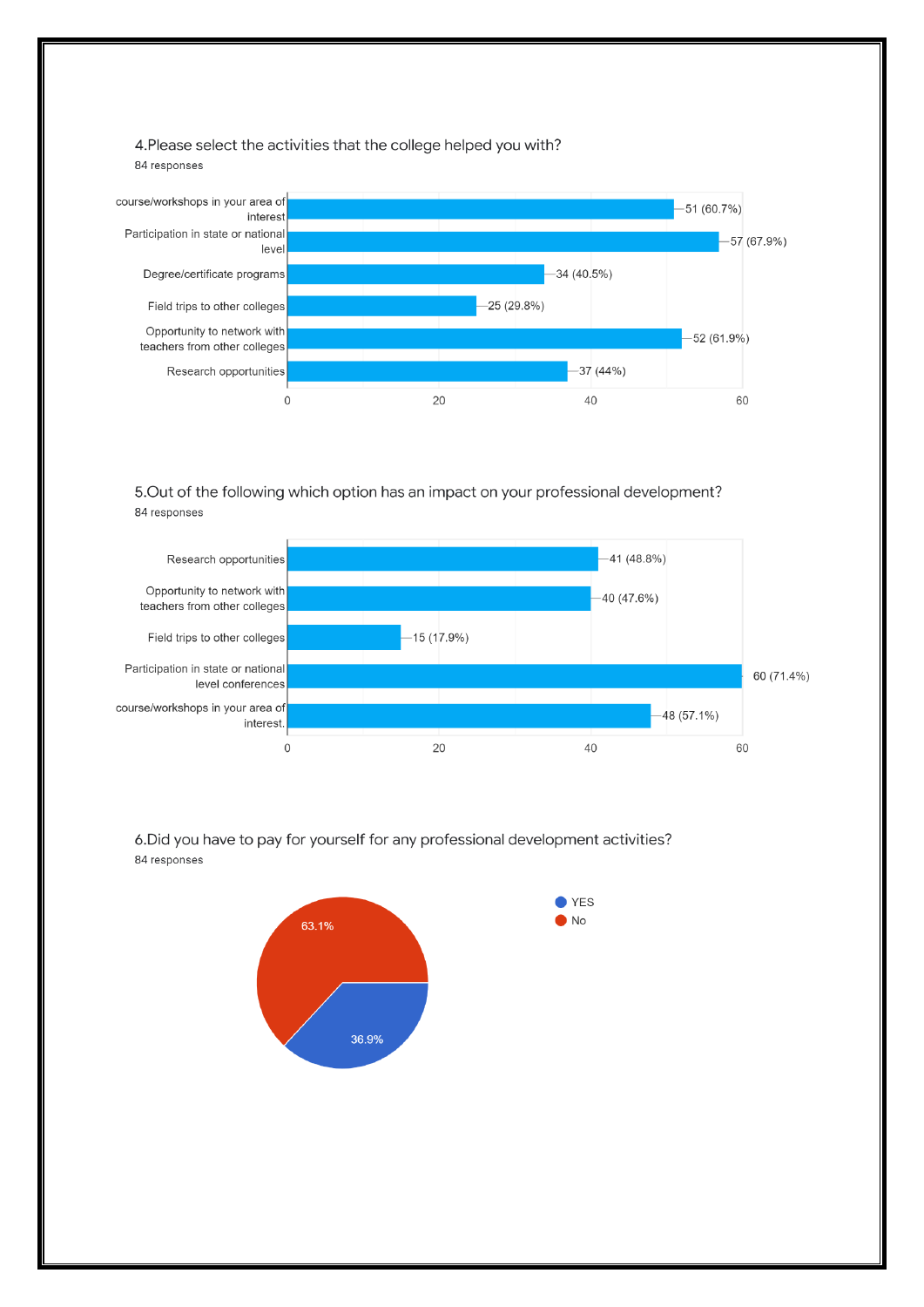7. Did professional development activities have a positive impact on your career growth at the institute/college? 84 responses



8. How often did you have the freedom to try innovative methods for better learning? 84 responses



9. How often were you consulted before finalizing the curriculum for the students? 84 responses